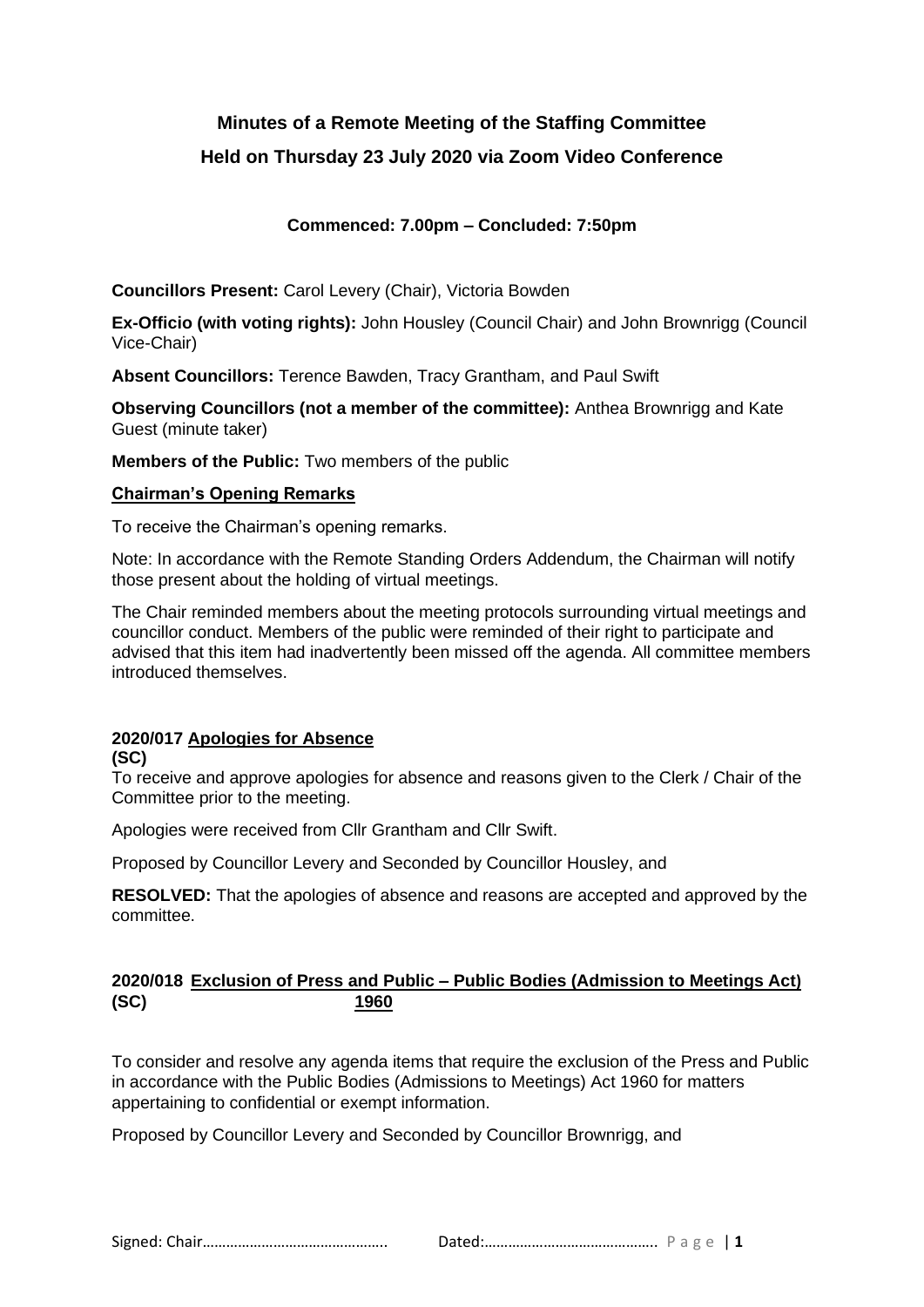**RESOLVED:** That the exclusion of the press and public is applied to agenda item number 21 'Consider the invoice for services from the previous Locum Clerk' due to the sensitivity of information contained and that the agenda item number 21 is moved to the end of the meeting.

## **2020/019 Declarations of Disclosable Pecuniary and Other Interests (SC)**

To receive declarations of disclosable pecuniary interests (DPI) and personal and prejudicial interests from members on matters to be considered at the meeting in accordance with the Localism Act 2011 (section 30 to 33). Officers are required to make a formal declaration about council contracts where the employee has a financial interest in accordance with the LGA 1972, s117.

Note: Members must generally declare a disclosable pecuniary interest which he or she has in any item on the Agenda. A Member with a disclosable pecuniary interest may not participate in any discussion of the matter at the meeting and must not participate in any vote taken on the matter at the meeting. In addition, the Council's Standing Orders require a Member with a disclosable pecuniary interest to leave the room where the meeting is held while any discussion or voting takes place.

No declarations of interests were received.

#### **2020/020 Minutes (SC)**

To approve the draft minutes of the Staffing Committee held on 25 June 2020. The Chair advised that Item 13, Recruitment of a Locum Clerk, it had been resolved to contact the previous applicant and invite them to meet with the Staffing Committee. The Chair had sent out an email to the Staffing Committee using an email template used by the Office Staff, but it had not contained all of the Staffing Committee's email addresses. Regrettably, this meant that not all committee members received the invitation to the meeting. The Chair apologised for this error.

Proposed by Councillor Levery and Seconded by Councillor Housley, and

**RESOLVED:** That the draft minutes of the Staffing Committee meeting held on the 25 June 2020 are approved as a true record of proceedings subject to the above amendment.

#### **2020/021 Consider Recruitment of a Locum Clerk (SC)**

A discussion took place and it was advised that both YLCA and SLCC had been approached with regard to the vacancy, but nothing had been received back from either body. YLCA had previously advised that the Parish Council do not have to advertise for a Locum Clerk. Cllr Housley advised that he had received a tentative enquiry about the position from someone known to the Parish Council and who was qualified in CILCA.

Proposed by Councillor Housley and Seconded by Councillor Brownrigg, and

**RESOLVED:** That the person be contacted and invited to meet informally with the Staffing Committee.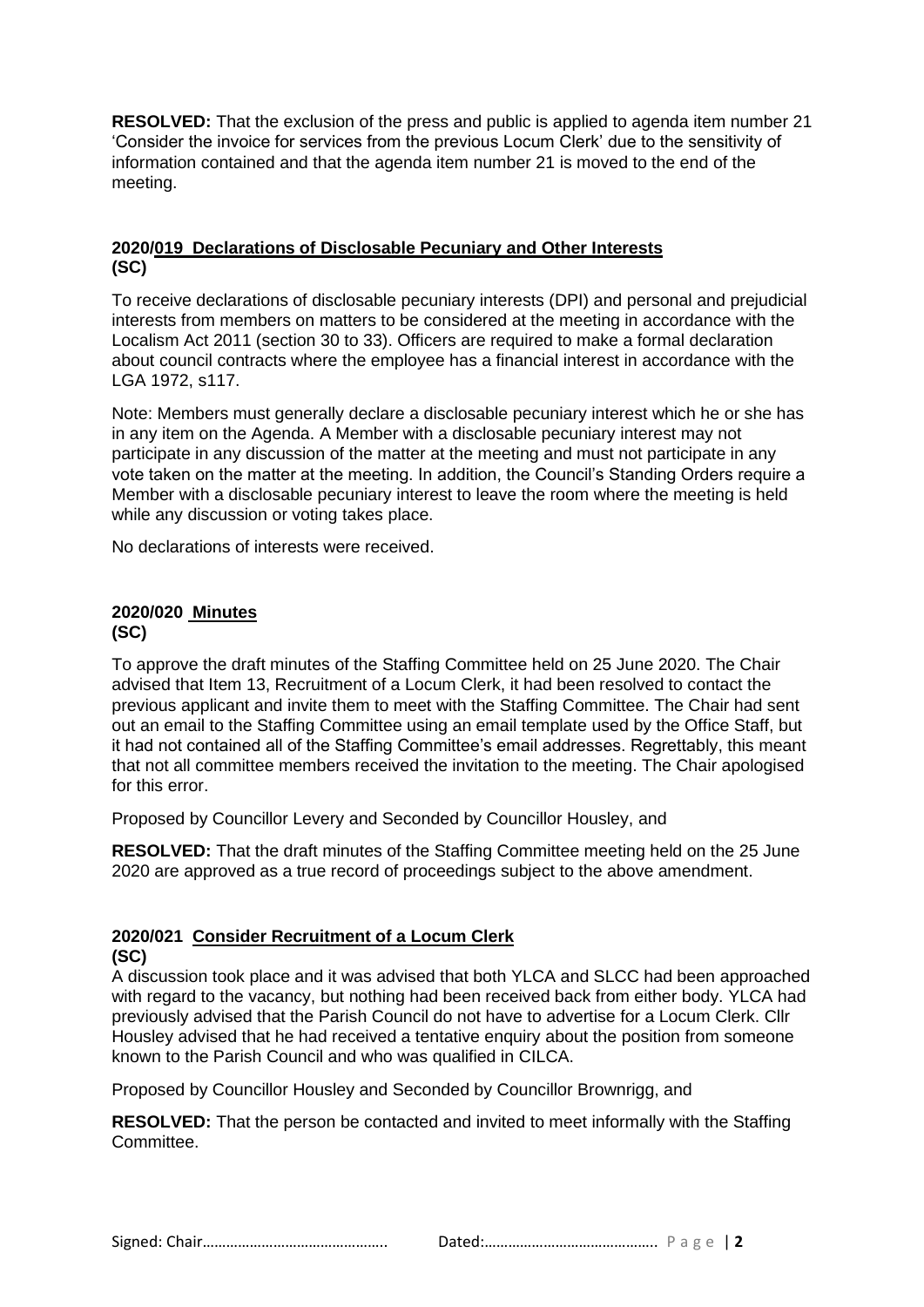#### **2020/022 Consider appointment of a Clerk / RFO (SC)**

### **22.1 To consider the hours for the Clerk post currently 25 hours per week**

At the previous Staffing Committee meeting it was discussed as to whether the Parish Council was either not advertising for enough hours in order to attract applicants or paying the correct salary.

The Chair had been researching other recent vacancies for Parish Clerks to see where the Council stood in relation. A discussion took place around the hours for the post and what the financial implications would be if the hours were increased. It was acknowledged that due to the staffing situation, the staff in the office were performing extra duties as and when able to do so and everyone was appreciative of their efforts. Also, both staff would like to undertake more training and qualifications.

Proposed by Councillor Bowden and Seconded by Councillor Brownrigg, and

**RESOLVED:** That the existing 25 hours per week be kept in place.

#### **22.2 To consider the salary range for the Clerk post currently New SCP 31-35**

A discussion took place around increasing the scale points for the post of Clerk. It would be considerably more expensive to move the Clerk up a band scale. It was noted that the current pay scale and hours had not deterred previous applicants and they had not left as a result of these factors.

A discussion took place around the impact on the current years budget and that if in the future it is decided to either increase hours or salary then this could be factored into next years budget preparation. It was also noted that this year's budget may not be impacted too much as the Council is not currently paying for a Clerk.

Proposed by Councillor Levery and Seconded by Councillor Housley, and

**RESOLVED:** That the existing salary and scale point be kept in place.

#### **22.3 To consider the proposed timetable for recruitment**

A discussion took place around the proposed timetable for recruitment.

Proposed by Councillor Levery and Seconded by Councillor Brownrigg, and

#### **RESOLVED:**

Advertising the position – August 2020 with a closing date of 04/09/20

Shortlisting – w/c 07/09/20

Letters to interviewees – 11/09/20

Interviewing – 22/09/20

Presentation to Council – 01/10/20

#### **22.4 To identify sites for advertising the Clerk / RFO position**

A discussion took place as to where to advertise the vacancy and YLCA and SLCC were suggested along with the local paper, The Star. It was also suggested to send an email to members of the committee who were not present for their thoughts as to where to advertise.

Proposed by Councillor Levery and Seconded by Councillor Bowden, and

Signed: Chair……………………………………….. Dated:…………………………………….. P a g e | **3**